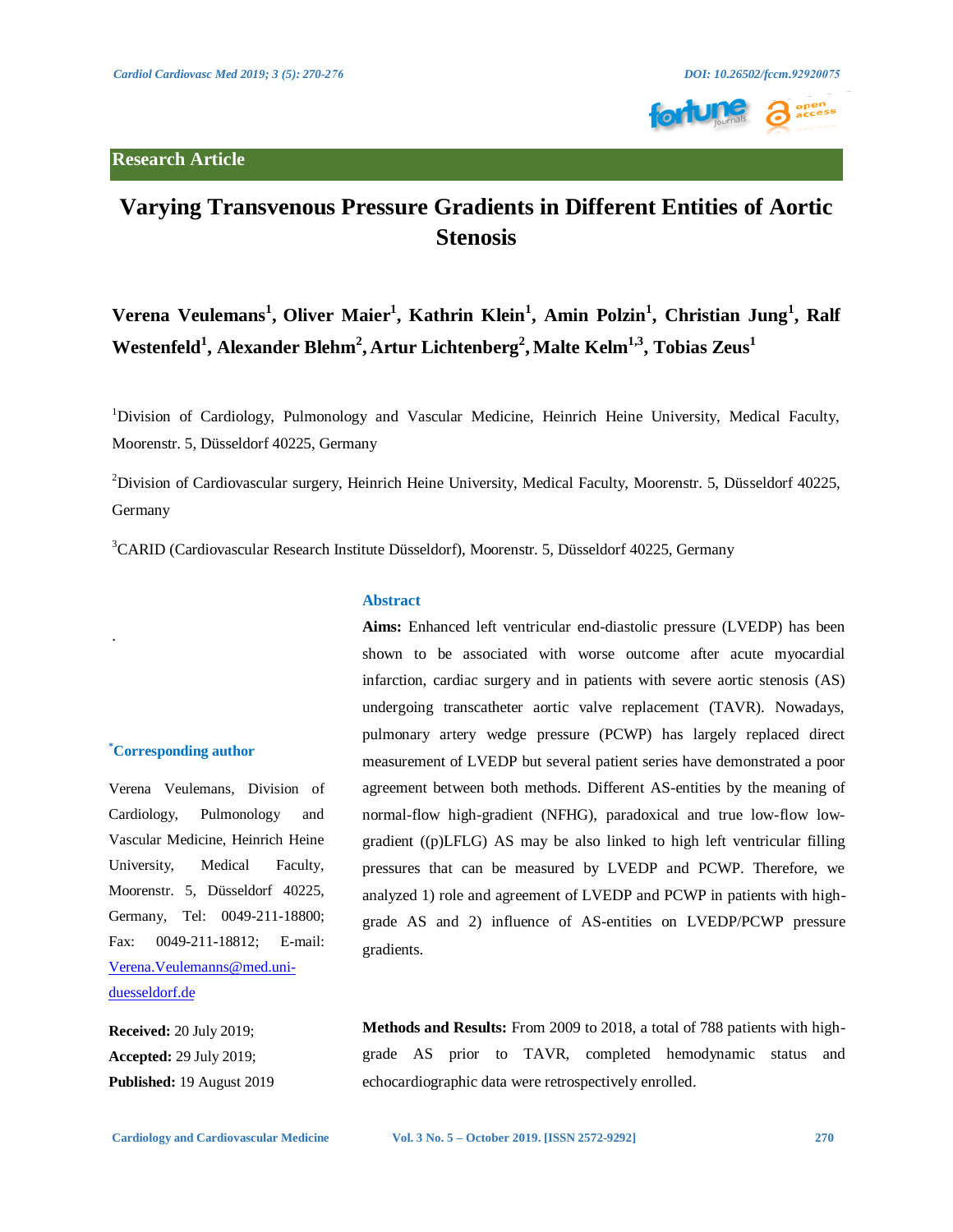LVEDP was significantly higher as the PCWP (23.3  $\pm$  8.4 vs. 19.0  $\pm$  8.9; p<0.0001) and over-all LVEDP and PAWP showed medium correlation (r=0.37, 95%-CI=0.30-0.43; p<0.0001\*). Surprisingly, patients with NFHG-  $(6.2 \, [4.8-7.5] \, \text{mmHg})$  and  $pLFLG-AS$   $(4.2 \, [3.2-5.1] \, \text{mmHg})$  had a significantly higher transvenous pressure gradient than the LFLG-AS cohort  $(1.4$  [-0.1-2.9] mmHg;  $p<0.0001$  between LFLG- and NFHG-AS;  $p=0.0336$ between LFLG- and pLFLG-AS). However, several influencing factors as main drivers for the transvenous pressure gradient were found in NFHG- and pLFLG-AS but not LFLG entity by multivariate analysis.

**Conclusion:** Our data indicate, that the influence on LVEDP/PCWP pressure gradients differ according to several AS-entities and the underlying pathologies with smallest LVEDP/PCWP pressure gradients in LFLG-AS, supposing that the use of PCWP should not be used unthinkingly as a surrogate for LVEDP.

**Keywords:** Aortic Stenosis; Pulmonary artery wedge pressure; Myocardial infarction

### **Abbreviations**

AS=aortic stenosis

cpcPHT=combined postcapillary pulmonary hypertension ipcPHT= isolated postcapillary pulmonary hypertension

LVEDP=left ventricular end-diastolic pressure

mPAP=mean pulmonary artery pressure

NFHG=normal-flow high-gradient

PCWP=pulmonary artery wedge pressure

(p)LFLG=(p) low-flow low-gradient

TAVR=Transcatheter Aortic Valve Replacement

### **Citation**

Verena Veulemans, Oliver Maier, Kathrin Klein, Amin Polzin, Christian Jung, Ralf Westenfeld, Alexander Blehm, Artur Lichtenberg, Malte Kelm, Tobias Zeus. Varying Transvenous Pressure Gradients in Different Entities of Aortic Stenosis. Cardiology and Cardiovascular Medicine 3 (2019): 270-276.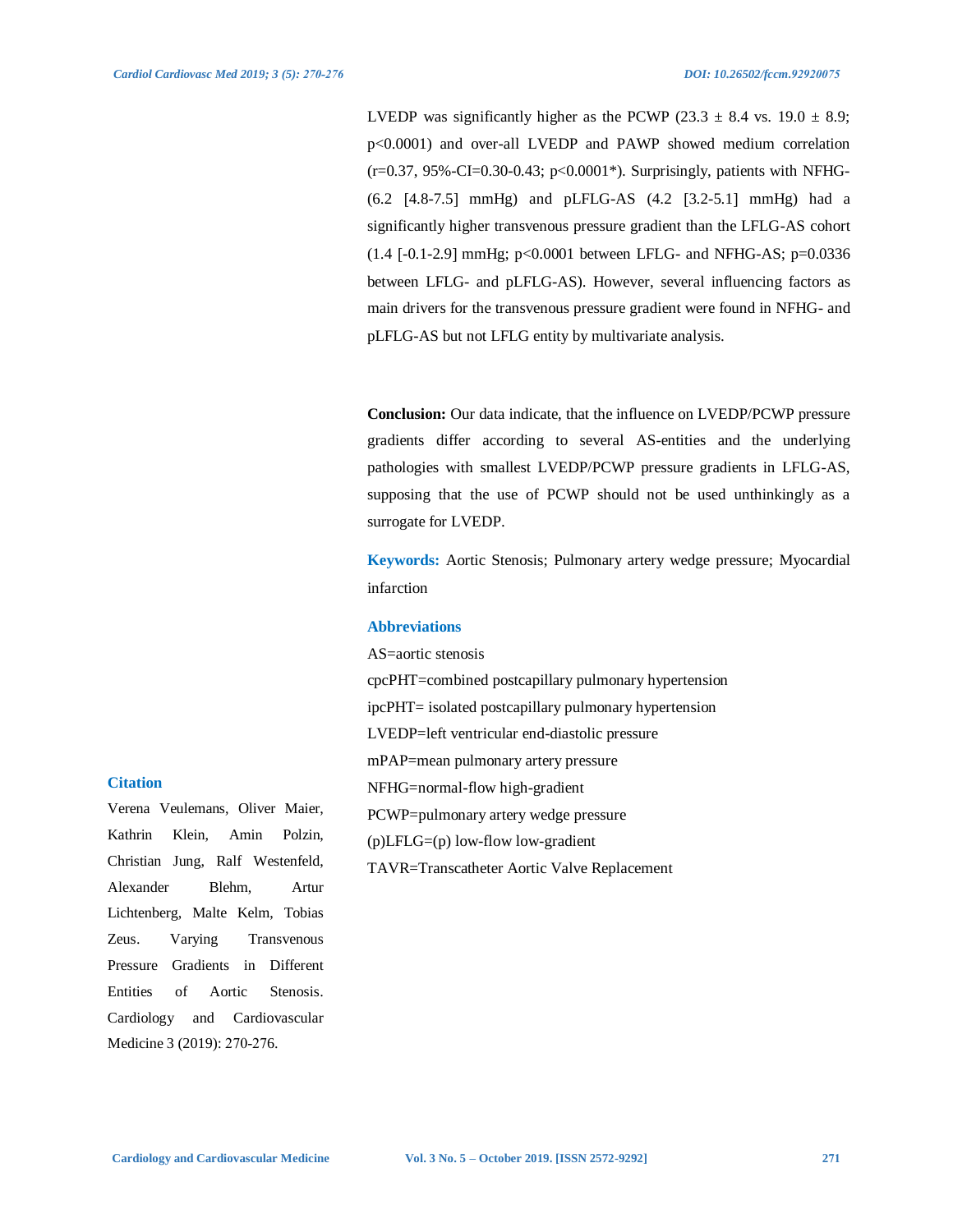### **Introduction**

Enhanced left ventricular end-diastolic pressure (LVEDP) has been shown to be associated with worse outcome after acute myocardial infarction [1], cardiac surgery [2] and in patients with severe aortic stenosis (AS) undergoing transcatheter aortic valve replacement (TAVR) [3]. Nowadays, pulmonary artery wedge pressure (PCWP) has largely replaced direct measurement of LVEDP but several patient series have demonstrated a poor -potentially multifactorialagreement between both methods [4-6]. Looking at AS hemodynamics, different AS-entities by the meaning of normal-flow high-gradient (NFHG), paradoxical and true low-flow low-gradient ((p)LFLG) AS are wellknown to be associated with different outcomes. These findings may be also linked to high left ventricular filling pressures that can be measured by LVEDP and PCWP. In this single-center study, we analyzed 1) role and agreement of LVEDP and PCWP in patients with high-grade AS and 2) influence of AS-entities on LVEDP/PCWP pressure gradients.

# **Material and Methods**

From 2009 to 2018, a total of 788 patients with highgrade AS prior to TAVR, completed hemodynamic status and echocardiographic data were retrospectively enrolled. The study procedures were in accordance with the Declaration of Helsinki and the institutional Ethics Committee of the Heinrich-Heine University and is registered at clinical trials (NCT01805739). Patients underwent coronary angiography prior to TAVR according to current recommendations. Mean pulmonary artery pressure (mPAP), PCWP and LVEDP were recorded. Pulmonary hypertension (PHT) was classified as pre-capillary (precPHT), isolated postcapillary (IpcPHT) or combined entity (cpcPHT) according to current recommendations. Normal-flow high-gradient AS (NFHG-AS), low-flow low-gradient aortic stenosis (LFLG-AS) and paradoxical LFLG-AS (pLFLG-AS) were classified according to current guideline definitions. Continuous variables were compared using a Student's t-test or Kolmogorov-Smirnov. Analysis of variance (ANOVA) was calculated with appropriate post-hoc tests comparing more than 2 groups. For correlations of interest, Spearman correlation coefficients were calculated. Correlation coefficients of 0.8 to 1.0 and 0.5 to 0.8, respectively, indicate a very strong and strong positive correlation between two variables, whereas coefficients between 0.2 to 0.5 and 0.0 to 0.2 suggest medium and small correlations, respectively. The influence on LVEDP/PCWP pressure gradients was tested by univariate and multivariate regression analysis. The data analysis was performed using the statistical software SPSS (version 23.0, SPSS Inc., Chicago, IL, USA) and GraphPad Prism (version 6.0, Graphpad Software, San Diego, CA, USA). All statistical tests were 2-tailed, and a value of  $p < 0.05$  was considered statistically significant.

### **Results**

Over-all LVEDP was significantly higher as the PCWP  $(23.3 \pm 8.4 \text{ vs. } 19.0 \pm 8.9; \text{ p} < 0.0001)$  and over-all LVEDP to PCWP showed only medium correlation in agreement (r=0.37, 95%-CI=0.30-0.43; p<0.0001). All patients were stratified into subgroups of AS-entity (NFHG-AS, pLFLG-AS and LFLG-AS). Surprisingly, patients with NFHG-  $(6.2 \text{ } [4.8-7.5] \text{ mmHg})$  and pLFLG-AS  $(4.2 \, [3.2-5.1] \, \text{mmHg})$  had a significantly higher transvenous pressure gradient than the LFLG-AS cohort  $(1.4$  [-0.1-2.9] mmHg; p<0.0001 between LFLG- and NFHG-AS; p=0.0336 between LFLG- and pLFLG-AS). However, correlation of LVEDP and PCWP gradients within the several AS-entities remained at a medium level (Figure 1A).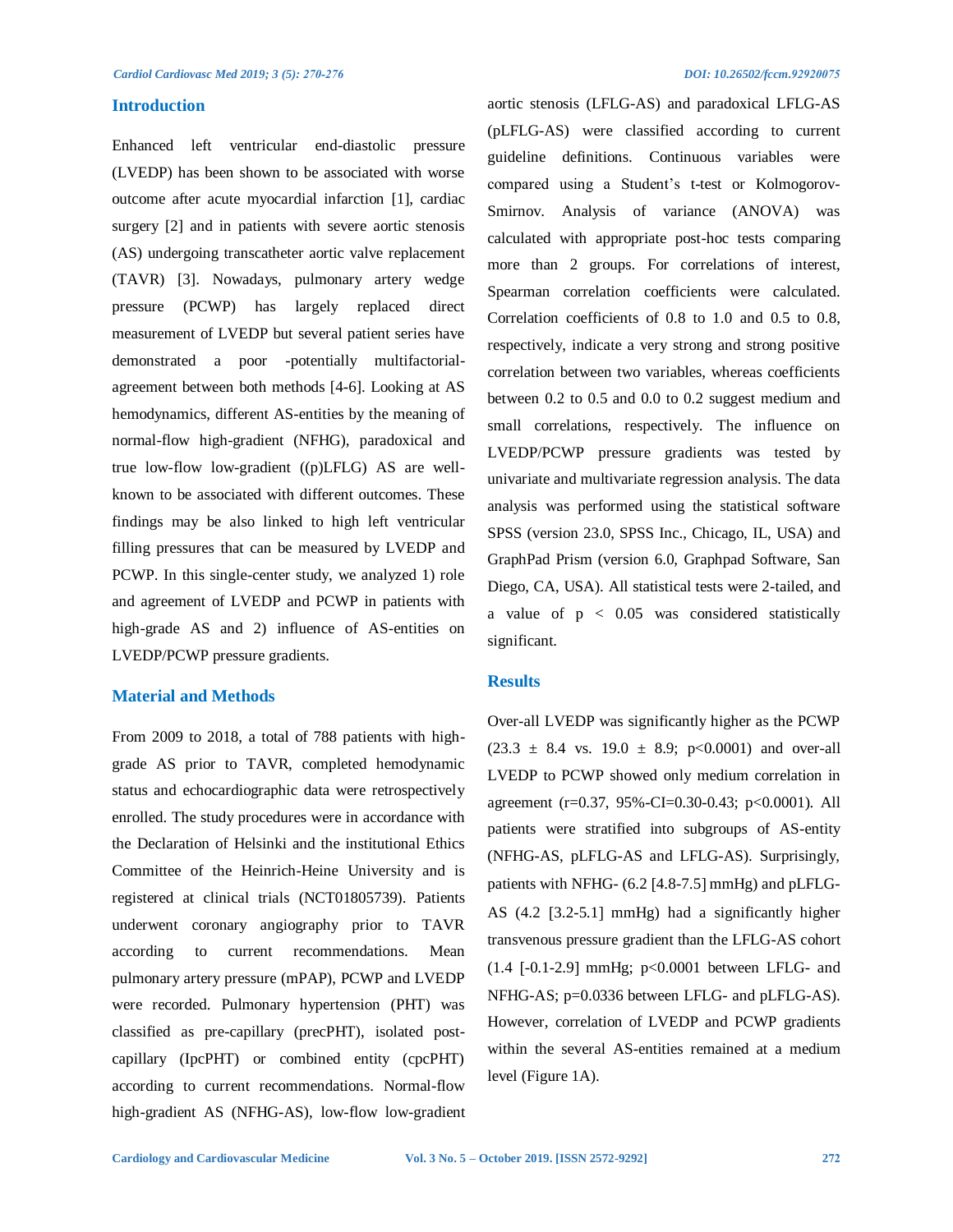### *Cardiol Cardiovasc Med 2019; 3 (5): 270-276 DOI: 10.26502/fccm.92920075*

LVEDP/PCWP gradients showed varying dependencies related to the particular AS-entities (please see Table 1): by multivariate regression analysis, ipcPHT (OR 0.27; 95%-CI 0.14-0.54; p<0.0001<sup>\*</sup>) and cpcPHT (OR 0.34; 95%-CI 0.14-0.78;  $p=0.010^*$ ) were independently and inversely related to a pressure difference  $\geq$ 5 mmHg between PCWP and LVEDP in NFHG-AS**.** Atrial fibrillation and multivalvular disease failed to reach significance. In pLFLG-AS, the LVEDP/PCWP pressure gradient was predominantly influenced by PAPm (OR 1.04; 95%-CI 1.01-1.07; p=0.013\*), renal

replacement therapy (OR 0.27; 95%-CI 0.10-0.74; p=0.011\*), atrial fibrillation (OR 0.37; 95%-CI 0.23- 0.59; p=<0.0001\*), ipc- (OR 0.30; 95%-CI 0.16-0.55; p<0.0001\*) and pcpPHT (OR 0.22; 95%-CI 0.10-0.59; p<0.0001\*), whereas in LFLG-AS no relation to several influencing factors as main drivers for the transvenous pressure gradient were found (Figure 1B). Neither arterial hypertension, aortic valve area, cardiac index or previous surgical procedures took influence in this analysis.



**Figure 1:** Correlation Curves of Mean PCWP and LVEDP

**(A**) Correlation curves are shown for PCWP and LVEDP stratified for subgroups of AS-entities (NFHG-AS, pLFLG-AS and LFLG-AS). **(B)** Cumulative transvenous pressure gradients (LVEDP/PCWP) according to AS-entity and influencing factors based on multivariate regression analysis. NFHG=normal-flow high-gradient; (p)LFLG=(paradoxical) low-flow low-gradient.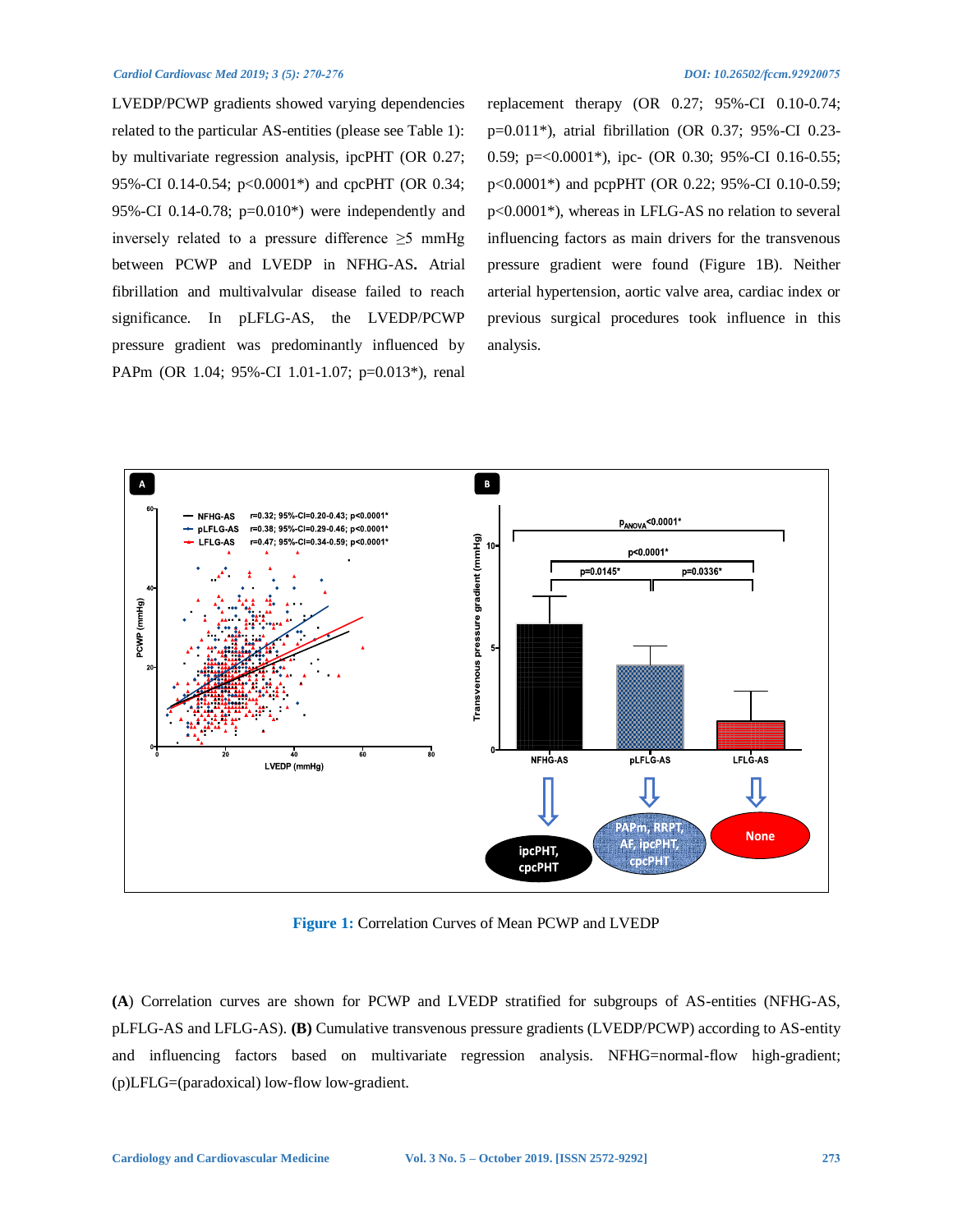|                | Univariate analysis<br><b>Regression slopep-value</b> |          | Multivariate analysis<br><b>Regression slopep-value</b> |           |
|----------------|-------------------------------------------------------|----------|---------------------------------------------------------|-----------|
| <b>NFHG-AS</b> |                                                       |          |                                                         |           |
|                | $(95-CI)$                                             |          | $(95-CI)$                                               |           |
| mPAP           | $0.96(0.94-0.99)$                                     | $0.006*$ |                                                         |           |
| AF             | $0.42(0.23-0.77)$                                     | $0.005*$ | $0.55(0.29-1.05)$                                       | 0.068     |
|                | Mv disease $\geq$ II° 0.45 (0.25-0.82)                | $0.009*$ | $0.56(0.30-1.06)$                                       | 0.076     |
| precPHT        | $2.83(0.81-9.89)$                                     | 0.103    |                                                         |           |
| ipcPHT         | $0.37(0.21-0.67)$                                     | $0.001*$ | $0.27(0.14-0.54)$ <0.0001*                              |           |
| cpcPHT         | $0.50(0.25-0.99)$ 0.048*                              |          | $0.34(0.15-0.77)$ 0.0010*                               |           |
| pLFLG-AS       | <b>Regression slopep-value</b>                        |          | <b>Regression slopep-value</b>                          |           |
|                | $(95-CI)$                                             |          | $(95-CI)$                                               |           |
| mPAP           | $0.98(0.96-1.00)$                                     | 0.063    | $1.04(1.01-1.07)$                                       | $0.013*$  |
| <b>RRPT</b>    | $0.29(0.11-0.73)$                                     | $0.009*$ | $0.27(0.10-0.74)$                                       | $0.011*$  |
| <b>DM</b>      | $0.67(0.44-1.02)$ 0.060                               |          |                                                         |           |
| AF             |                                                       |          | $0.34(0.22-0.52)$ < $0.0001*0.37(0.23-0.59)$            | $0.0001*$ |
| ipcPHT         | $0.53(0.34-0.83)$                                     | $0.005*$ | $0.30(0.16 - 0.55)$ <0.0001*                            |           |
| cpcPHT         | $0.55(0.33-0.92)$ $0.024*$                            |          | $0.22(0.10-0.59)$ <0.0001*                              |           |
| <b>LFLG-AS</b> | <b>Regression slopep-value</b>                        |          | Regression slopep-value                                 |           |
|                | $(95-CI)$                                             |          | $(95-CI)$                                               |           |
|                |                                                       |          |                                                         |           |

**Table 1:** Parameters associated with the LVEDP-to-PCWP gap in patients with different AS-entities

AF=atrial fibrillation; aHT=arterial hypertension; DM=diabetes mellitus; mPAP=mean pulmonary artery pressure; cpcPHT=combined postcapillary pulmonary hypertension; ipcPHT=isolated postcapillary pulmonary hypertension; precPHT=precapillary pulmonary hypertension; mv=multivalvular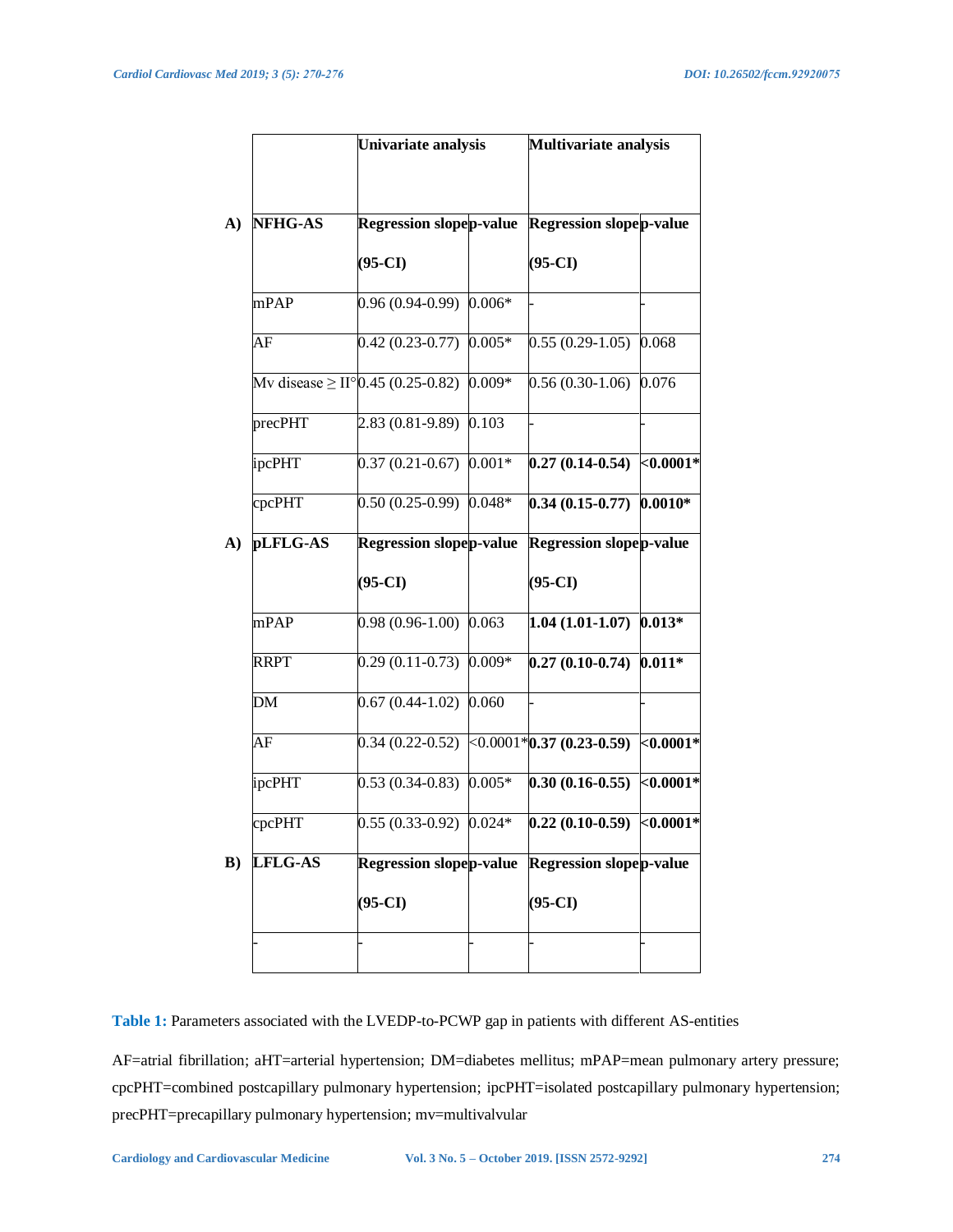### **Discussion**

The present study evaluating invasive hemodynamics of patients with severe AS revealed several findings:

- 1. Patients with LFLG-AS had the smallest LVEDP/PCWP pressure gradient.
- 2. Influence on LVEDP/PCWP pressure gradients differed according to several AS-entities and the underlying pathologies.

Clinically meaningful disagreement between PCWP and LVEDP is common, especially in patients with atrial fibrillation, valve diseases, and changing stroke volumes [7]. Just in patients with AS, ventricular filling pressures are often multifactorial influenced [8]. Therefore, we stratified all patients prior to TAVR into subgroups of AS-entity. In NFHG- and pLFLG-AS patients, LVEDP and PCWP pressures were significantly different, resulting in high pressure gradients between 4 to 6 mmHg, supposing that under normal and mildly reduced flow-conditions covariables exert more influence on LVEDP than on PCWP leading to a higher difference. Surprisingly, patients with LFLG-AS had the smallest transvenous pressure (2 mmHg), so in this cohort highest PCWP with nearly equal LVEDP based on the interaction of multiple and different weighted influencers seems to equalize this difference. *Weber et. al* confirmed, that cpcPHT, atrial fibrillation and severe mitral regurgitation were characterized by a smaller difference between LVEDP and PCWP indicating that left ventricular pressure is more strongly reflected backwards into the pulmonary circulation [8]. These findings are fundamental, suggesting multiple influencing hemodynamic, functional and structural factors, that may result in a landscape of complex interactions. To our knowledge, this is the first study on LVEDP/PCWP gradients that shows varying dependencies related to the particular AS-entities. However, our study has confirmed previous data that LVEDP and PCWP may significantly differ and added new value on differences between several AS-entities, supposing that the use of PCWP should not be used unthinkingly as a surrogate for LVEDP.

## **Conclusions**

Our data indicate, that the influence on LVEDP/PCWP pressure gradients differ according to several ASentities and the underlying pathologies with smallest LVEDP/PCWP pressure gradients in LFLG-AS.

# **Limitations**

Several limitations have to be addressed: Data on cardiac catheterization were obtained from reports and database platform, facilitating mistakes in documentation. The calculation of cardiac output based on indirect Fick-method is error-prone and may have had impact on all cardiac output- and stroke volumederived measurements. Furthermore, LVEDP and PCWP were not measured simultaneously, possibly affecting accuracy of the measurements. However, this is one of the largest studies on invasive hemodynamics in patients with AS and our center has a long experience in hemodynamic assessment.

# **Data Availability**

The research data used to support the findings of this study are available from the corresponding author upon request.

# **Conflict of Interest (COI) statement**

Verena Veulemans, Tobias Zeus, and Ralf Westenfeld have received consulting fees, travel expenses, or study honoraries from Medtronic and Edwards Lifesciences. All other authors have nothing to disclose with regard to this project.

# **Funding Statement**

None.